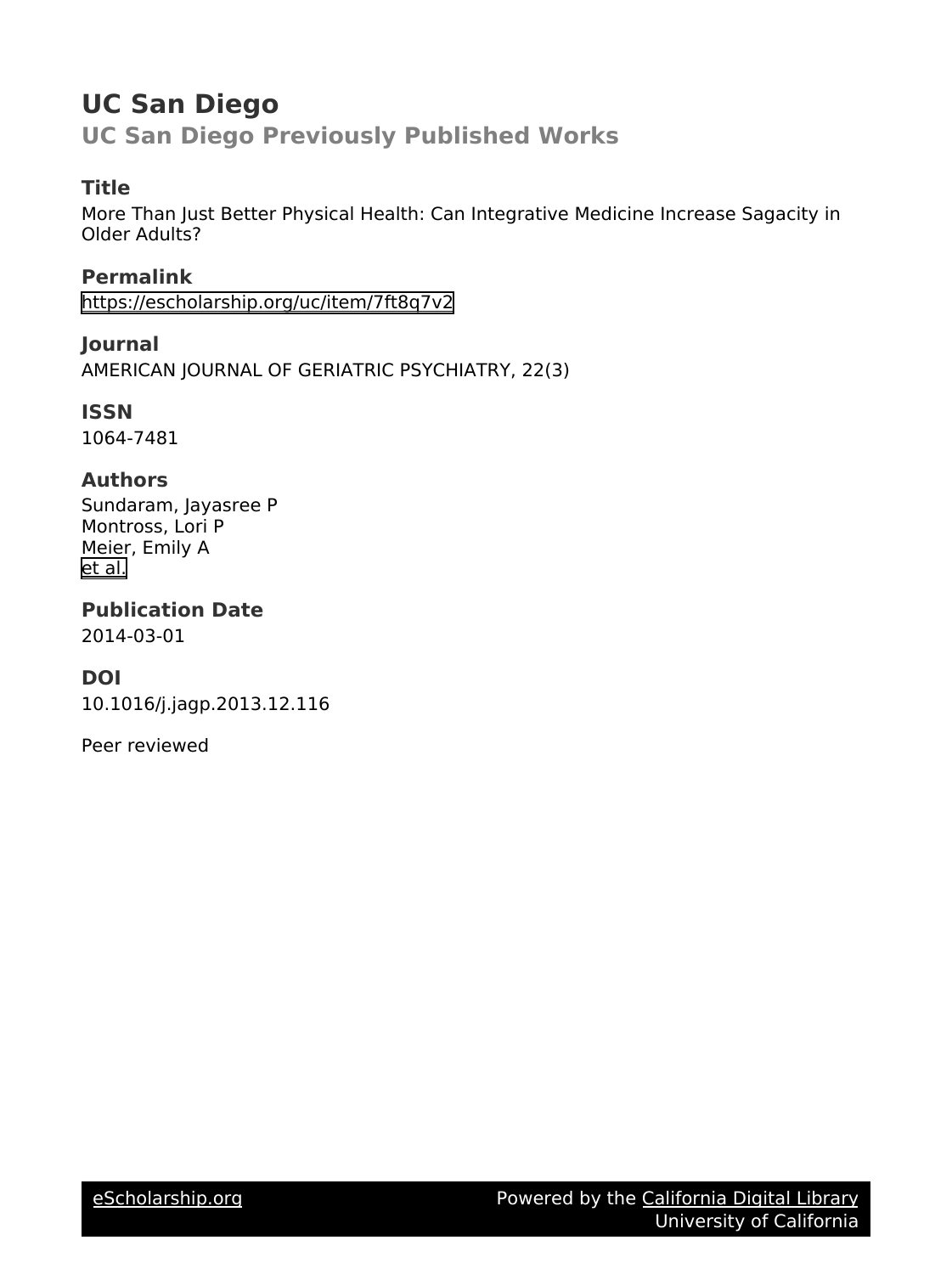|                    | $2007 \text{ N}$ (%) | 2009 N $(%)$ | 2011 N $(%)$ | 2013 N $(\%)$ | Chi Square Statistic N (%) | Probability level N (%) |
|--------------------|----------------------|--------------|--------------|---------------|----------------------------|-------------------------|
| Male               | 108 (90.8)           | 72 (83.7)    | 96 (82.1)    | 106 (90.6)    | 6.18                       | NS                      |
| Minority           | 78 (65.5)            | 66 (76.7)    | 81 (69.2)    | 86 (73.5)     | 3.6                        | <b>NS</b>               |
| Part of family     | 16(13.4)             | 10(11.8)     | 25(21.4)     | 28 (24.3)     | 7.9                        | 0.048                   |
| Employed           | 29(24.6)             | 23(27.1)     | 10(8.5)      | 18(15.5)      | 15.4                       | 0.001                   |
| Chronic Homeless   | 56 (47.1)            | 61(70.9)     | 72 (61.5)    | 63 (54.3)     | 12.9                       | 0.005                   |
| Veteran            | 42(35.3)             | 27(31.8)     | 29(24.8)     | 26(22.4)      | 6.0                        | <b>NS</b>               |
| Dom Violence       | 7(5.9)               | 11(12.9)     | 14(12.0)     | 13(11.2)      | 3.6                        | <b>NS</b>               |
| Dev Disability     | 8(6.7)               | 7(8.2)       | 7(6.0)       | 9(7.8)        | 0.490                      | <b>NS</b>               |
| Health Problems    | 51 (42.9)            | 37(43.5)     | 28 (23.9)    | 40(34.5)      | 12.1                       | 0.007                   |
| Serious Mental Ill | 27(22.7)             | 26(30.6)     | 31(26.5)     | 36(31)        | 2.6                        | <b>NS</b>               |
| Alcohol abuse      | 42(35.3)             | 35(40.7)     | 39(33.3)     | 45 (38.8)     | 1.5                        | <b>NS</b>               |
| Drug abuse         | 46 (38.7)            | 34 (39.5)    | 34 (29.1)    | 37 (31.9)     | 3.8                        | <b>NS</b>               |

Table 1. Socio-demographic characteristics and bivariate distribution of individual level risk factors

 $NS = Not$  significant.

#### Poster Number: EI 61

More Than Just Better Physical Health: Can Integrative Medicine Increase Sagacity in Older Adults? Jayasree P. Sundaram, BA<sup>1</sup>; Lori P. Montross, PhD<sup>1</sup>; Emily A. Meier, PhD<sup>1</sup>; A'verria S. Martin, PhD<sup>2</sup>; Rebecca Daly, N/A<sup>2</sup>; Dilip V. Jeste, MD<sup>2</sup>

<sup>1</sup>UC San Diego - School of Medicine, San Diego, CA

2 UC San Diego - Department of Psychiatry, San Diego, CA

Introduction: Integrative Medicine (IM) is an approach to healthcare which focuses upon many facets of health and evaluates physical, emotional, mental, social, spiritual, and environmental influences in order to optimize well-being. Integrative Medicine includes non-pharmacological or less invasive interventions when appropriate, thereby incorporating many complementary and alternative medicine treatments in practice (e.g., acupuncture, aromatherapy, massage, meditation, tai chi, yoga). Given the emphasis on holistic care, coupled with the possibility for fewer pharmacological treatments, the interest in IM for older adults is rising. But can IM lead to more than just better physical health? This study reports the characteristics of older adults who utilized IM services and highlights the basic health, well-being, and positive psychological traits differentiating between those adults who did and who did not engage in these practices.

Methods: This study describes the IM practices of 1,007 randomly-selected community dwelling adults aged 50 or older, who were cross-sectionally sampled in 2010 by the Successful Aging Evaluation (SAGE) study at the Stein Institute for Research on Aging in San Diego, California. These adults completed written questionnaires that inquired about basic health behaviors such as the number of prescription medications taken per day, hours of sleep per night, and frequency of sexual activity. Mental health and well-being measures were also collected to assess anxiety, happiness, morale, perceived stress, and satisfaction with life along with positive psychological traits such as compassion, optimism, and wisdom. Additionally, the adults were asked whether they had used any of 11 listed IM practices within the past year (e.g., acupuncture, massage, tai chi, yoga), and to provide a self-rating of their successful aging. Descriptive analyses, correlations, and inferential statistics measuring differences between those who did and did not engage in IM practices were conducted using SPSS 21 software.

Results: Of the 1,007 older adults in this study, 37% reported using at least one IM treatment in the past year. The most commonly reported treatments used were massage (13%), chiropractic care (12%), yoga (8%), tai chi (6%), and meditation or hypnosis (5%). Age was found to be significantly negatively correlated with the number of integrative medicine modalities used, with the highest rates of integrative medicine usage found among adults aged 50-59. Demographically, those who used IM treatments were significantly more likely to be female and married, although there was no significant difference in level of education, personal income, or race/ethnicity. With regard to basic health behaviors, those who used IM treatments reported taking fewer prescription medications per day, but did not differ significantly with respect to the hours of sleep per night or the frequency of sexual activity. The measures of mental health or well-being showed no significant differences, with the two groups reporting similar levels of anxiety, happiness, morale, perceived stress, and satisfaction with life. However, those who used IM treatments reported significantly higher self-ratings of successful aging, and scored higher on measures of compassion, optimism, and wisdom.